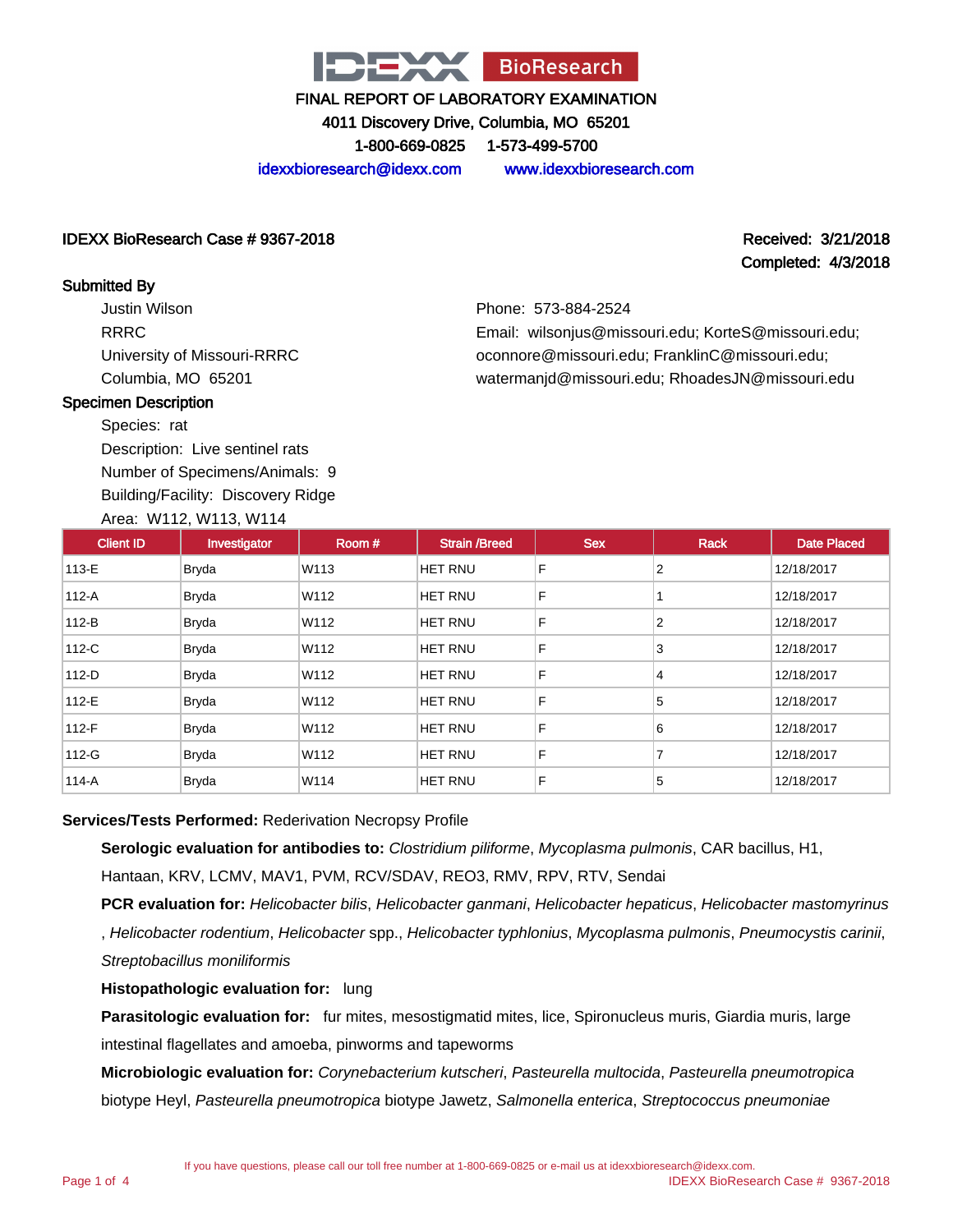**General Comments:** Discovery Ridge - 2018 Q1 'A' room sentinel rat necropsies

**Summary:** Low level reactivity to Clostridium piliforme was detected by MFI in sample 112-C; however, the follow-up Clostridium piliforme IFA test result was negative. The overall conclusion is that the sample is negative for antibodies to Clostridium piliforme. No conclusive evidence of serious, naturally occurring infectious disease was found. Please see the report for details.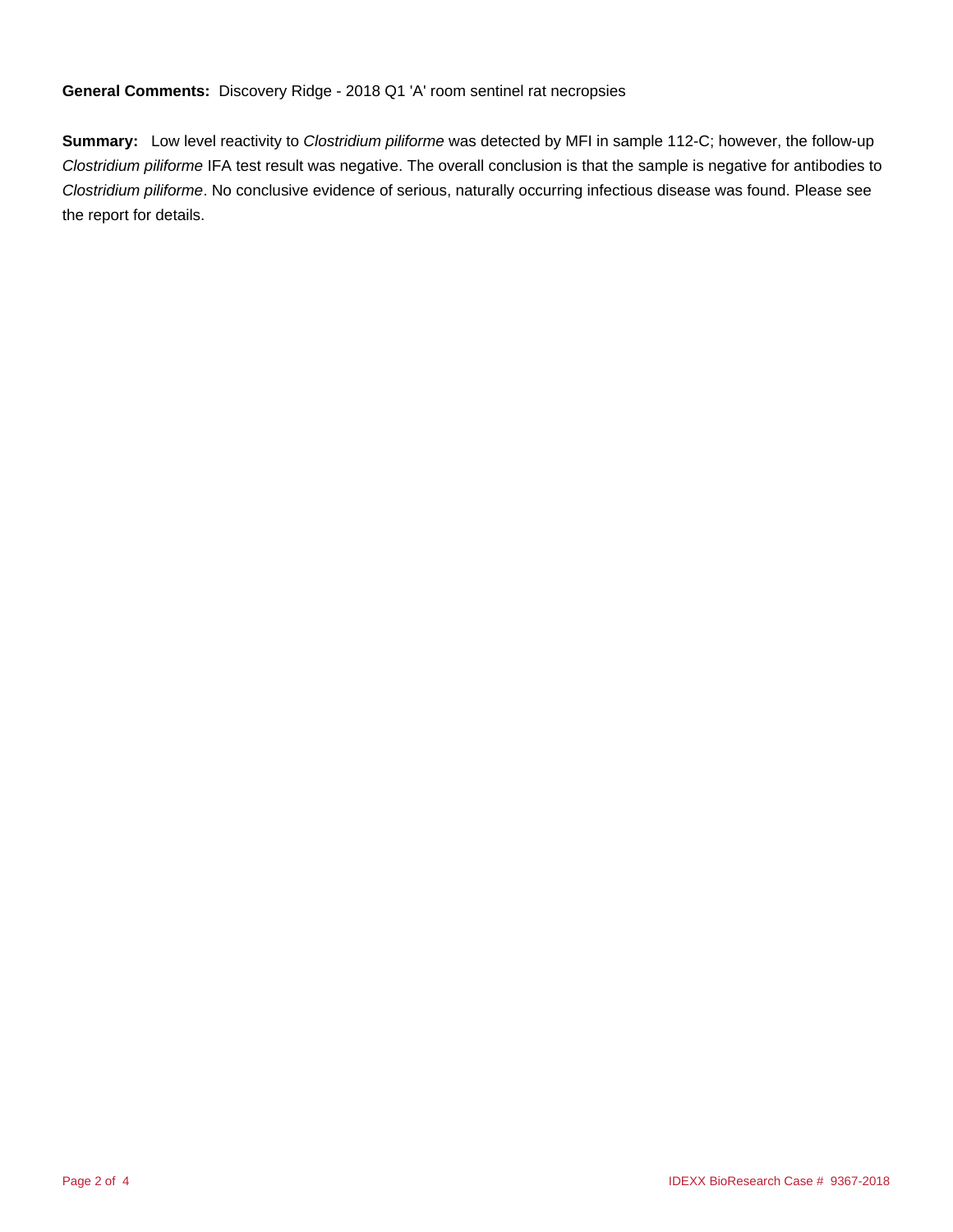#### **NECROPSY**

Animal 112-B had a small white focus on the right median lung lobe. It is collected for histopathology.

#### SEROLOGY SUMMARY

|                              | 113-E          | $112-A$        | $112-B$        | 112-C          | $112-D$        | $112-E$        | $112-F$        | $112-G$        | $114-A$                  |
|------------------------------|----------------|----------------|----------------|----------------|----------------|----------------|----------------|----------------|--------------------------|
| <b>CAR bacillus</b>          | $\blacksquare$ | $\blacksquare$ | $\blacksquare$ | $\blacksquare$ | $\blacksquare$ | $\blacksquare$ | $\blacksquare$ | $\blacksquare$ | $\overline{\phantom{a}}$ |
| <b>Hantaan</b>               | ٠              | $\blacksquare$ | $\blacksquare$ | $\blacksquare$ | $\blacksquare$ | $\blacksquare$ | ۰              | $\blacksquare$ |                          |
| <b>LCMV</b>                  | ۰              | $\blacksquare$ | $\blacksquare$ | $\blacksquare$ | ۰              | $\blacksquare$ | ۰              | $\blacksquare$ |                          |
| <b>Mycoplasma pulmonis</b>   | $\blacksquare$ | $\blacksquare$ | $\blacksquare$ | $\blacksquare$ | $\blacksquare$ | $\blacksquare$ | $\sim$         | $\blacksquare$ |                          |
| MAV <sub>1</sub>             | $\blacksquare$ | $\blacksquare$ | $\blacksquare$ | $\blacksquare$ | $\blacksquare$ | $\sim$         | $\blacksquare$ | $\blacksquare$ |                          |
| <b>RPV</b>                   | -              | $\blacksquare$ | $\blacksquare$ | $\blacksquare$ | ۰              | $\blacksquare$ | ۰              | $\blacksquare$ | $\blacksquare$           |
| <b>RMV</b>                   | ٠              | $\blacksquare$ | $\blacksquare$ | $\blacksquare$ | $\blacksquare$ | $\blacksquare$ | $\blacksquare$ | $\blacksquare$ |                          |
| <b>KRV</b>                   | ٠              | $\blacksquare$ | $\blacksquare$ | $\blacksquare$ | ۰              | $\blacksquare$ | $\blacksquare$ | $\blacksquare$ | $\blacksquare$           |
| <b>H1</b>                    | ٠              | $\blacksquare$ | $\blacksquare$ | $\blacksquare$ | $\blacksquare$ | $\sim$         | $\blacksquare$ | $\blacksquare$ |                          |
| <b>PVM</b>                   | ٠              | $\blacksquare$ | $\blacksquare$ | $\blacksquare$ | ۰              | $\blacksquare$ | $\blacksquare$ | $\blacksquare$ |                          |
| <b>RCV/SDAV</b>              | ۰              | $\blacksquare$ | $\blacksquare$ | $\blacksquare$ | ۰              | $\blacksquare$ | $\blacksquare$ | $\blacksquare$ | $\blacksquare$           |
| REO <sub>3</sub>             | $\blacksquare$ | $\blacksquare$ | $\blacksquare$ | $\blacksquare$ | $\blacksquare$ | $\blacksquare$ | $\blacksquare$ | $\blacksquare$ |                          |
| <b>RTV</b>                   | ٠              | $\blacksquare$ | $\blacksquare$ | $\blacksquare$ | ٠              | $\blacksquare$ | ٠              | $\blacksquare$ |                          |
| <b>Sendai</b>                | ۰              | $\blacksquare$ | $\blacksquare$ | $\blacksquare$ | ۰              | $\blacksquare$ | $\blacksquare$ | $\blacksquare$ |                          |
| <b>Clostridium piliforme</b> | $\blacksquare$ | $\blacksquare$ | $\blacksquare$ | $\blacksquare$ | $\blacksquare$ | $\blacksquare$ | $\blacksquare$ | $\blacksquare$ |                          |
| Rat IgG                      | $\mathsf{N}$   | ${\sf N}$      | $\mathsf{N}$   | ${\sf N}$      | N              | ${\sf N}$      | $\mathsf{N}$   | N              | ${\sf N}$                |

Legend: + = positive - = negative blank = test not performed EQ = equivocal HE = hemolysis precluded testing I = insufficient W = weak positive WB = Western Blot confirmatory analysis pending NS = non-specific reactivity N = normal IgG L = less than normal IgG

### PCR EVALUATION

| feces                        | 113-E | $112-A$ | $112-B$        | 112-C                    | $112-D$ | $112-E$ | $112-F$ | $112-G$        | $114-A$ |
|------------------------------|-------|---------|----------------|--------------------------|---------|---------|---------|----------------|---------|
| Helicobacter spp.            |       |         | $\blacksquare$ | $\overline{\phantom{0}}$ |         |         |         | $\blacksquare$ |         |
| Helicobacter bilis           |       |         | ٠              |                          |         |         |         | -              |         |
| Helicobacter ganmani         | -     |         | ۰              | $\overline{\phantom{a}}$ |         |         |         |                |         |
| Helicobacter hepaticus       |       |         | ÷              | $\overline{\phantom{0}}$ |         |         |         | -              |         |
| Helicobacter<br>mastomyrinus |       |         |                |                          |         |         |         |                |         |
| Helicobacter rodentium       |       |         |                |                          |         |         |         |                |         |
| Helicobacter typhlonius      |       |         |                |                          |         |         |         |                |         |

| lung                 | 13.E<br>na m | 12-A | 112-B          | 112-C | 112-D | 112-E | 112-F | 112-G | 114-A |
|----------------------|--------------|------|----------------|-------|-------|-------|-------|-------|-------|
| Pneumocystis carinii |              |      | $\blacksquare$ | -     |       |       |       | -     |       |

| <b>loral swab</b>   | <b><i>AO</i></b> | $12-A$ | 112-B | 112-C | $12-D$ | 112-E | 112-F | $12-G$ | $14-A$ |
|---------------------|------------------|--------|-------|-------|--------|-------|-------|--------|--------|
| Mycoplasma pulmonis |                  |        |       | л.    |        |       |       |        |        |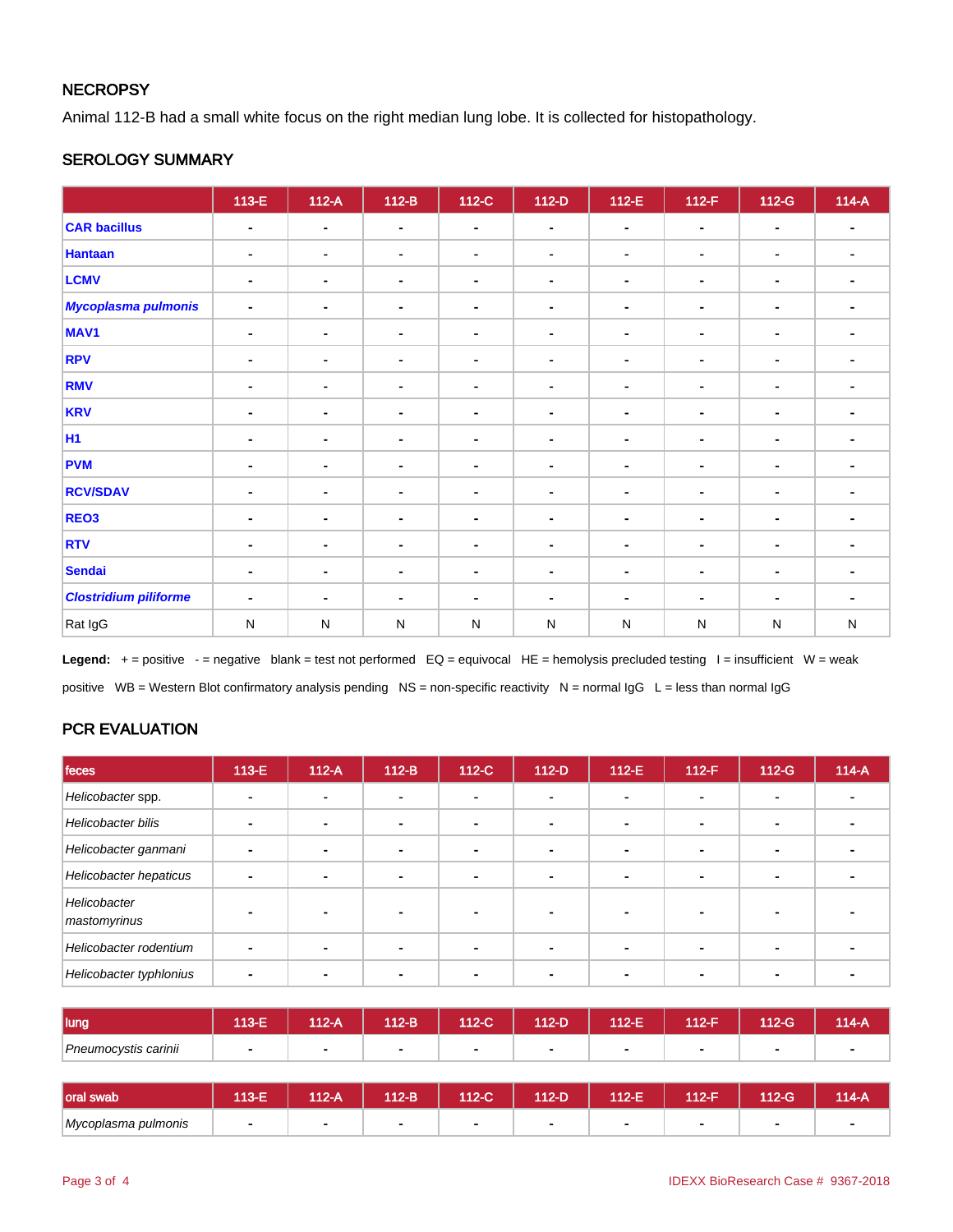| oral swab                       | 113-E | 112-A | 112-B | 112-C | 112-D | 112-E | $A12-F$ | 112-G | 114-A |
|---------------------------------|-------|-------|-------|-------|-------|-------|---------|-------|-------|
| Streptobacillus<br>moniliformis |       |       |       | л.    |       |       |         |       |       |

Legend: + = positive - = negative id:id = pooled sample range id+id+id = non-range pooled sample NT or blank = no test performed wps = weak positive

### **PARASITOLOGY**

|           | 113-E | 112-A | $112-B$ | 112-C | 112-D | <b>112-E</b> | 112-F          | 112-G | 114-A |
|-----------|-------|-------|---------|-------|-------|--------------|----------------|-------|-------|
| parasites |       |       |         |       |       | ۰            | $\blacksquare$ | -     |       |

### **HISTOPATHOLOGY**

| Animal: 112-B |                                                       |
|---------------|-------------------------------------------------------|
| Hund          | subpleural accumulations of foamy alveolar macrophage |

#### **MICROBIOLOGY**

Specimen/Source: cecum

| solate              | 113-E | 112-A | 112-B | 112-C' | 112-D | 112-E | 112-F | <b>12-G</b> | $14 - A$ |
|---------------------|-------|-------|-------|--------|-------|-------|-------|-------------|----------|
| Salmonella enterica |       |       |       |        | ۰     |       | -     |             |          |

#### Specimen/Source: nasopharynx

| <b>Isolate</b>                              | $113-E$        | $112-A$ | $112-B$ | 112-C | $112-D$ | $112-E$ | $112-F$ | $112-G$ | $114-A$ |
|---------------------------------------------|----------------|---------|---------|-------|---------|---------|---------|---------|---------|
| Corynebacterium kutscheri                   | $\overline{a}$ |         |         |       |         | ٠       |         |         |         |
| Pasteurella multocida                       |                |         |         |       | -       | -       |         |         |         |
| Pasteurella pneumotropica<br>biotype Heyl   |                |         |         |       |         |         |         |         |         |
| Pasteurella pneumotropica<br>biotype Jawetz |                |         |         |       |         |         |         |         |         |
| Streptococcus pneumoniae                    |                |         |         |       |         |         |         |         |         |

Legend:  $+=$  agent recovered  $-$  = agent not recovered blank = test not performed  $n =$  no growth  $X =$  Preliminary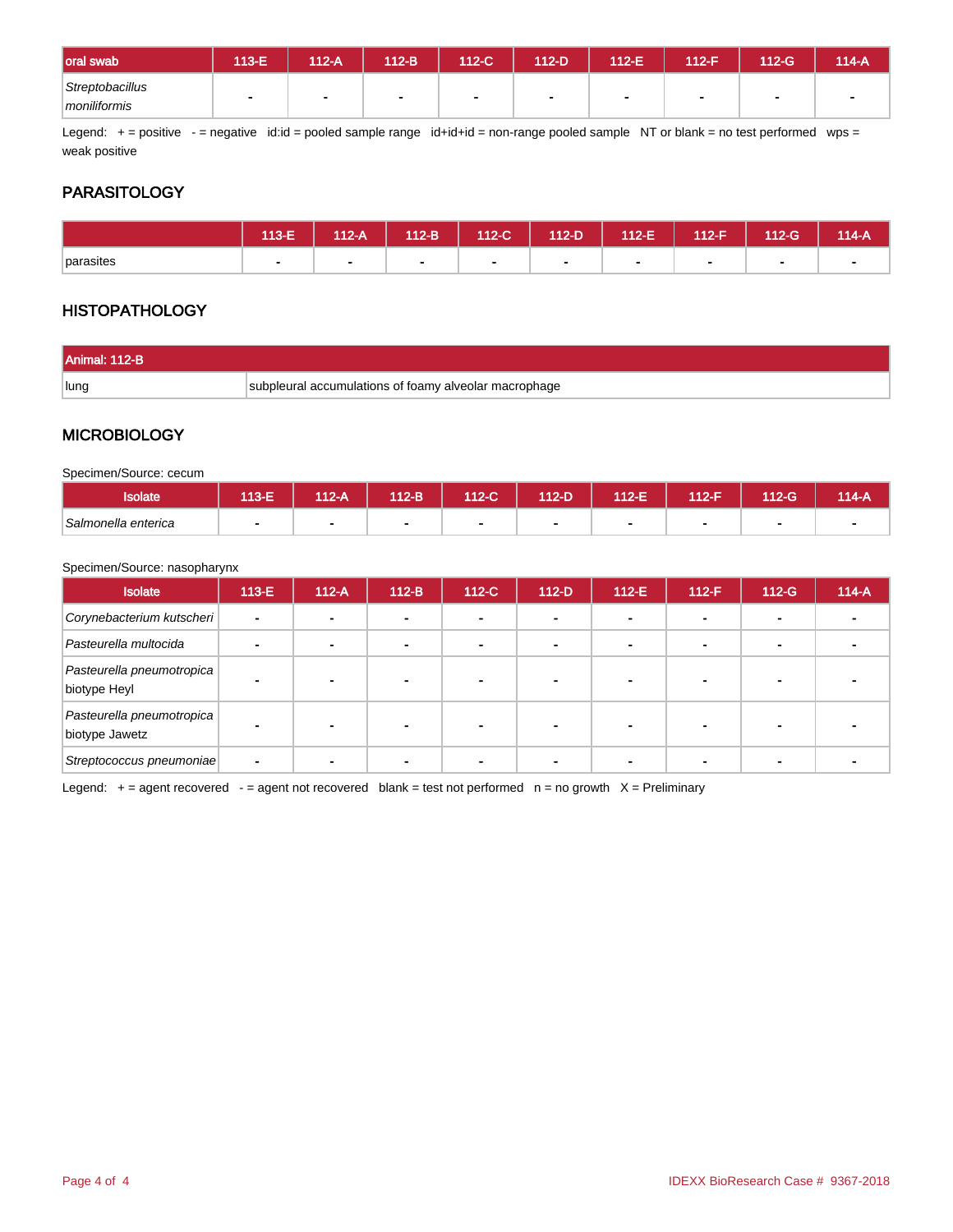

4011 Discovery Drive, Columbia, MO 65201

1-800-669-0825 1-573-499-5700

idexxbioresearch@idexx.com www.idexxbioresearch.com

IDEXX BioResearch Case # 9367-2018 Received: 3/21/2018

Completed: 4/3/2018

#### SEROLOGY DETAILS

|                                     | <b>Baseline</b> | 113-E                        | $112-A$                  | $112-B$                      | 112-C                        | $112-D$                      | 112-E                    | $112-F$                      | 112-G                        | $114-A$                      |
|-------------------------------------|-----------------|------------------------------|--------------------------|------------------------------|------------------------------|------------------------------|--------------------------|------------------------------|------------------------------|------------------------------|
| <b>CAR bacillus</b>                 |                 |                              |                          |                              |                              |                              |                          |                              |                              |                              |
| CAR bacillus purified<br>bacteria   | MFI > 3.750     |                              |                          |                              |                              |                              |                          |                              |                              |                              |
| <b>Hantaan</b>                      |                 |                              |                          |                              |                              |                              |                          |                              |                              |                              |
| Hantaan NP                          | MFI > 4.000     |                              |                          | $\blacksquare$               | $\blacksquare$               | $\blacksquare$               | $\blacksquare$           | Ē.                           | ۰                            |                              |
| <b>LCMV</b>                         |                 |                              |                          |                              |                              |                              |                          |                              |                              |                              |
| <b>LCMV</b> recombinant             | MFI > 3.000     | L,                           | $\blacksquare$           | Ĭ.                           | $\blacksquare$               | $\blacksquare$               | $\blacksquare$           | $\overline{a}$               | $\blacksquare$               |                              |
| <b>Mycoplasma pulmonis</b>          |                 |                              |                          |                              |                              |                              |                          |                              |                              |                              |
| M. pulmonis purified<br>bacteria    | MFI > 4.250     |                              |                          |                              |                              |                              |                          |                              |                              |                              |
| MAV <sub>1</sub>                    |                 |                              |                          |                              |                              |                              |                          |                              |                              |                              |
| MAV1 purified virus                 | MFI > 3.750     | $\blacksquare$               | ä,                       | ÷                            | $\blacksquare$               | $\blacksquare$               | $\blacksquare$           | $\blacksquare$               | $\blacksquare$               | ۰                            |
| <b>RPV</b>                          |                 |                              |                          |                              |                              |                              |                          |                              |                              |                              |
| RPV purified virus                  | MFI > 2.500     | $\blacksquare$               | $\overline{\phantom{a}}$ | $\qquad \qquad \blacksquare$ | $\qquad \qquad \blacksquare$ | $\blacksquare$               | $\blacksquare$           | $\blacksquare$               | $\qquad \qquad \blacksquare$ | $\blacksquare$               |
| NS1 <sup>1</sup>                    | MFI > 3.750     | ä,                           |                          | ä,                           | $\blacksquare$               | ä,                           | $\blacksquare$           | $\blacksquare$               | $\blacksquare$               | $\blacksquare$               |
| <b>RMV</b>                          |                 |                              |                          |                              |                              |                              |                          |                              |                              |                              |
| RMV VP2 recombinant                 | MFI > 2.000     | ä,                           | $\blacksquare$           | $\qquad \qquad \blacksquare$ | $\qquad \qquad \blacksquare$ | $\blacksquare$               | $\blacksquare$           | -                            | $\qquad \qquad \blacksquare$ | $\blacksquare$               |
| NS1 <sup>1</sup>                    | MFI > 3.750     | $\blacksquare$               | ۰                        | ä,                           | $\blacksquare$               | $\blacksquare$               | $\blacksquare$           | $\blacksquare$               | $\frac{1}{2}$                | $\blacksquare$               |
| <b>KRV</b>                          |                 |                              |                          |                              |                              |                              |                          |                              |                              |                              |
| KRV purified virus                  | MFI > 3.250     | $\qquad \qquad \blacksquare$ | $\blacksquare$           | $\qquad \qquad \blacksquare$ | $\qquad \qquad \blacksquare$ | $\qquad \qquad \blacksquare$ | $\overline{\phantom{a}}$ | -                            | $\qquad \qquad \blacksquare$ | $\qquad \qquad \blacksquare$ |
| $NS1$ <sup>1</sup>                  | MFI > 3.750     | $\blacksquare$               |                          | ä,                           | $\blacksquare$               | $\blacksquare$               | $\blacksquare$           | ۰                            | $\blacksquare$               |                              |
| <b>H1</b>                           |                 |                              |                          |                              |                              |                              |                          |                              |                              |                              |
| H1 purified virus                   | MFI > 1.750     | $\qquad \qquad \blacksquare$ | $\overline{\phantom{0}}$ | $\qquad \qquad \blacksquare$ | $\qquad \qquad \blacksquare$ | $\blacksquare$               | $\blacksquare$           | $\qquad \qquad \blacksquare$ | $\qquad \qquad \blacksquare$ | $\blacksquare$               |
| NS1 <sup>1</sup>                    | MFI > 3.750     | $\blacksquare$               |                          | ä,                           | $\blacksquare$               | ä,                           | $\blacksquare$           | ä,                           | ۰                            | ٠                            |
| <b>PVM</b>                          |                 |                              |                          |                              |                              |                              |                          |                              |                              |                              |
| PVM purified virus                  | MFI > 2.500     |                              |                          |                              | $\blacksquare$               | $\blacksquare$               | $\blacksquare$           | L,                           | $\blacksquare$               |                              |
| <b>RCV/SDAV</b>                     |                 |                              |                          |                              |                              |                              |                          |                              |                              |                              |
| RCV/SDAV purified virus MFI > 3.750 |                 | ۰                            | $\blacksquare$           | Ĭ.                           | $\blacksquare$               | $\blacksquare$               | $\blacksquare$           | $\qquad \qquad \blacksquare$ | $\blacksquare$               |                              |
| RCV/SDAV Spike                      | MFI > 3.750     | $\blacksquare$               | $\blacksquare$           | $\blacksquare$               | $\blacksquare$               | $\blacksquare$               | $\blacksquare$           | -                            | $\blacksquare$               | $\blacksquare$               |
| REO <sub>3</sub>                    |                 |                              |                          |                              |                              |                              |                          |                              |                              |                              |

Page 1 of 2

If you have questions, please call our toll free number at 1-800-669-0825 or e-mail us at idexxbioresearch@idexx.com.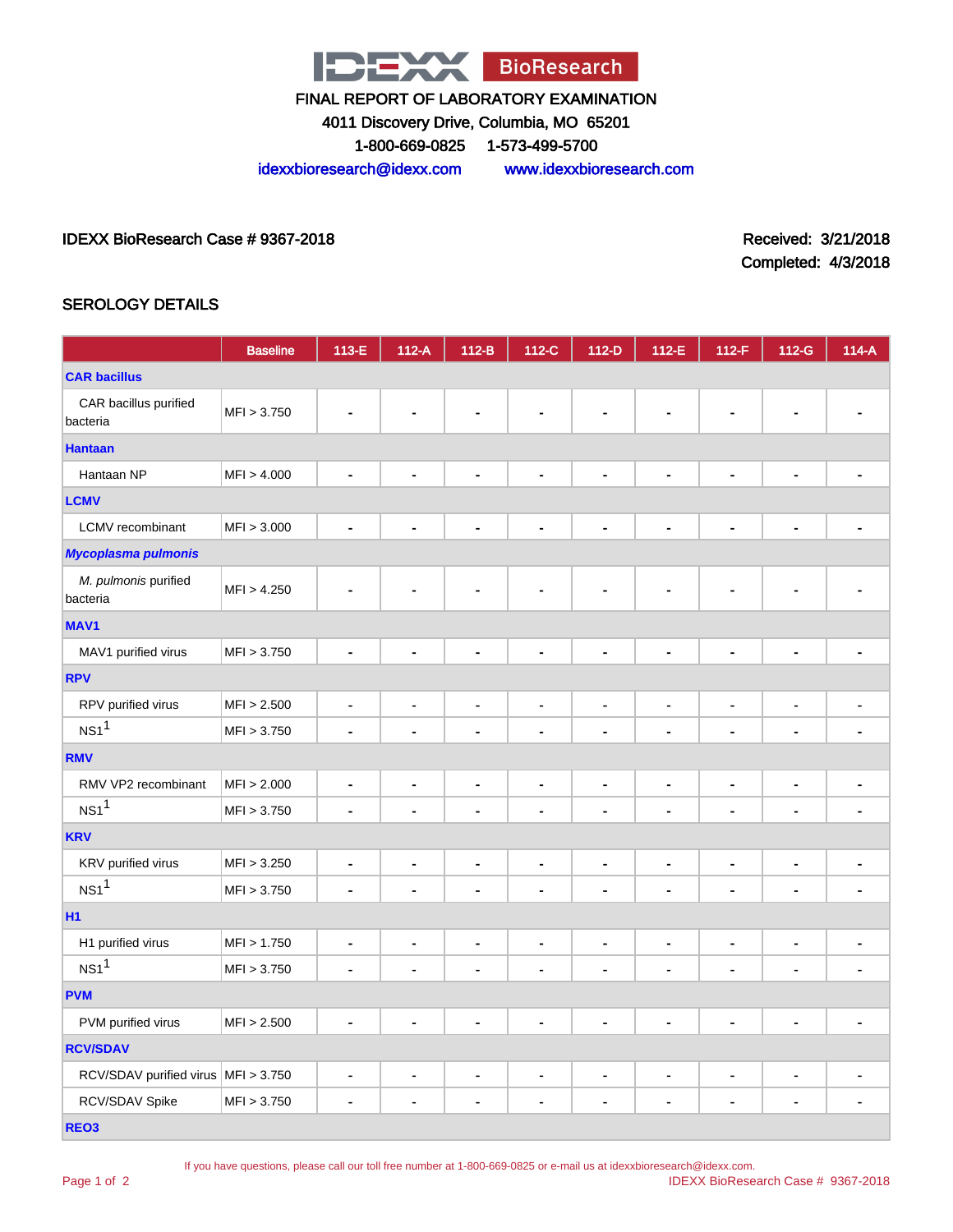|                                            | <b>Baseline</b> | 113-E | $112-A$                  | $112-B$        | $112-C$        | $112-D$                  | $112-E$        | $112-F$        | $112-G$ | $114-A$ |
|--------------------------------------------|-----------------|-------|--------------------------|----------------|----------------|--------------------------|----------------|----------------|---------|---------|
| REO3 purified virus                        | MFI > 4.900     |       | $\overline{\phantom{0}}$ | $\blacksquare$ | $\blacksquare$ | $\blacksquare$           | $\blacksquare$ | $\blacksquare$ |         |         |
| <b>RTV</b>                                 |                 |       |                          |                |                |                          |                |                |         |         |
| RTV purified virus                         | MFI > 2.000     |       | -                        | ٠              | $\blacksquare$ | $\overline{\phantom{a}}$ | $\blacksquare$ | $\blacksquare$ | -       |         |
| TMEV purified virus                        | MFI > 2.000     |       |                          | $\blacksquare$ | $\blacksquare$ |                          | $\blacksquare$ | $\blacksquare$ |         |         |
| <b>Sendai</b>                              |                 |       |                          |                |                |                          |                |                |         |         |
| Sendai purified virus                      | MFI > 3.750     |       |                          | $\blacksquare$ | $\blacksquare$ | $\blacksquare$           | $\blacksquare$ | $\blacksquare$ | -       |         |
| <b>Clostridium piliforme</b>               |                 |       |                          |                |                |                          |                |                |         |         |
| Clostridium piliforme<br>purified bacteria | MFI > 4.950     |       |                          | $\blacksquare$ | EQ             | $\blacksquare$           |                | $\blacksquare$ |         |         |
| Clostridium piliforme                      | <b>IFA</b>      |       |                          |                | $\blacksquare$ |                          |                |                |         |         |

**NS11 :** NS1 protein is highly conserved among rodent parvoviruses and thus serves as a generic assay for parvovirus seroconversion.

Legend: + = positive - = negative blank = test not performed EQ = equivocal HE = hemolysis precluded testing l = insufficient W = weak

positive  $WB = Western Blot confirmatory analysis pending NS = non-specific reactivity  $N = normal IgG L = less than normal IgG$$ 

Positive MFI results are reported as "+" followed by a number from 1 to 33 in thousands rounded off to the nearest thousand.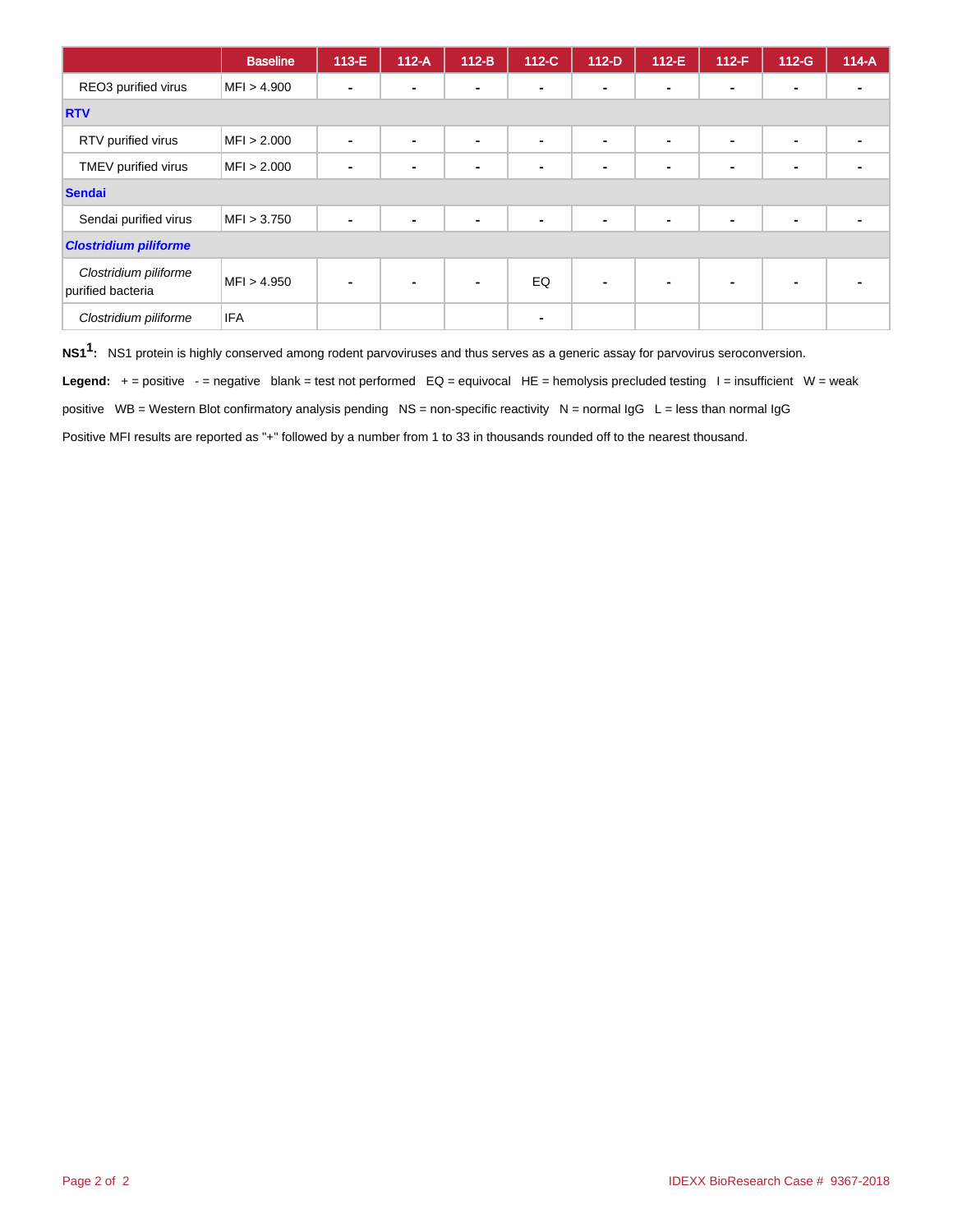| <b>Test Results</b>                                                              |                                              |                                    | Order #: 2018017072                                                                                                 |  |  |  |
|----------------------------------------------------------------------------------|----------------------------------------------|------------------------------------|---------------------------------------------------------------------------------------------------------------------|--|--|--|
| University of Missouri<br>(U Missouri OAR)<br>OAR Room 01<br>1720 E Campus Drive |                                              |                                    | Charles River Research Animal Diagnostic Services<br>(CR RADS)<br>261 Ballardvale Street<br>Receiving Dock, Bldg 22 |  |  |  |
| Columbia, MO 65201 USA                                                           |                                              |                                    | Wilmington MA 01887 USA                                                                                             |  |  |  |
| <b>Billing Information</b>                                                       |                                              |                                    |                                                                                                                     |  |  |  |
| <b>Payment Method</b>                                                            |                                              |                                    | University of Missouri                                                                                              |  |  |  |
| <b>Standing Purchase</b><br>Order                                                | PO#: COLUM-C0000343570<br>Exp. 6/2018        |                                    | 1720 E Campus Drive<br>Columbia, MO 65201 USA                                                                       |  |  |  |
| <b>Details</b>                                                                   |                                              |                                    |                                                                                                                     |  |  |  |
| Sample(s) from:                                                                  | <b>DCRC</b>                                  |                                    |                                                                                                                     |  |  |  |
| <b>Collection Date</b><br>21-Mar-2018                                            |                                              | <b>Arrival Date</b><br>27-Mar-2018 | <b>Approval Date</b><br>29-Mar-2018                                                                                 |  |  |  |
| <b>Notes</b>                                                                     |                                              |                                    |                                                                                                                     |  |  |  |
|                                                                                  | Disco - 2018 Q1 - Rat sentinel PCR "A" rooms |                                    |                                                                                                                     |  |  |  |
| <b>Diagnostic Summary</b>                                                        |                                              |                                    |                                                                                                                     |  |  |  |
| Test                                                                             |                                              | Colony                             | ?<br><b>PDG</b><br><b>Tested</b><br>$+/-$<br>٠                                                                      |  |  |  |
|                                                                                  |                                              | All results NEGATIVE               |                                                                                                                     |  |  |  |

+ = Positive, +/- = Equivocal, ? = Indeterminate, PDG = Pending

[To assure the SPF status of your research animal colonies, it is essential that you understand the sources, pathobiology, diagnosis](http://www.criver.com/info/disease_sheets)  and control of pathogens and other adventitious infectious agents that may cause research interference. We have summarized this important information in infectious agent **Technical Sheets**, which you can view by visiting http://www.criver.com/info/disease\_sheets.

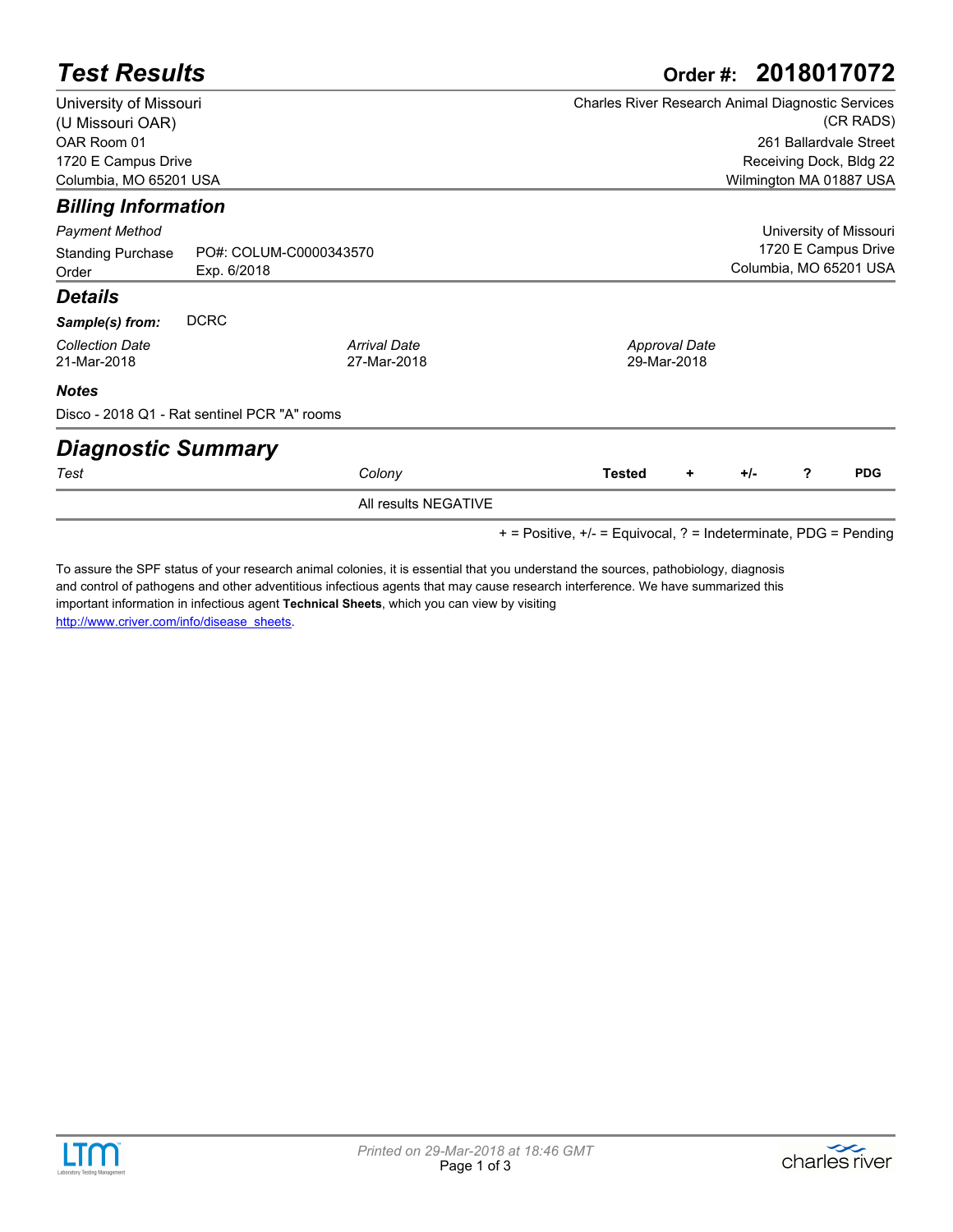## *Test Results* **Order #: 2018017072**

University of Missouri (U Missouri OAR) OAR Room 01 1720 E Campus Drive Columbia, MO 65201 USA

*Sample(s) from:* DCRC

#### *Notes*

Disco - 2018 Q1 - Rat sentinel PCR "A" rooms

## *Molecular Diagnostics: Infectious Disease PCR*

| <b>Charles River Research Animal Diagnostic Services</b> |
|----------------------------------------------------------|
| (CR RADS)                                                |
| 261 Ballardvale Street                                   |
| Receiving Dock, Bldg 22                                  |
| Wilmington MA 01887 USA                                  |

Results approved by Magan, Kyria on 29 Mar 2018

*U Missouri Mite and Pinworm Screen PCR*

|                    | 112 | 113            | 114                      |  |
|--------------------|-----|----------------|--------------------------|--|
| Mite PCR           | -   | $\blacksquare$ | $\overline{\phantom{0}}$ |  |
| <b>Pinworm PCR</b> | -   | $\blacksquare$ | $\overline{\phantom{0}}$ |  |

#### *Remarks*

 $-$  = Negative,  $+/-$  = Equivocal;  $+$  = Positive; I = Inconclusive.

An equivocal result indicates inconsistent amplification detected by real-time PCR. Inconclusive indicates failure of control result.

Nucleic Acid Recovery Control (NRC)/Inhibition Control: A low copy exogenous nucleic acid was added to sample lysis prior to nucleic acid isolation to serve as both a control to monitor for nucleic acid recovery and PCR inhibition. An RNA NRC also monitors reverse transcription for RNA virus assays. Nucleic acid recovery and PCR inhibition is monitored by a PCR assay specific for the NRC template. Unless otherwise stated, the control results passed for this order.

Any samples reported as equivocal or positive result in this report has been confirmed by re-extracting nucleic acid and repeating real-time PCR amplification to confirm the initial testing result.

Recommended sample types are essential to accurate results. Missing or inappropriate sample types can effect detection. If this report contains an unexpected result or are unsure of recommended sample types, please call Lab Services (781) 222-6701 before taking any action. Additional or alternative testing may be essential to reaching an accurate diagnosis. We will be glad to test newly submitted samples for the positive agents up to the number of unexpected results in this order.



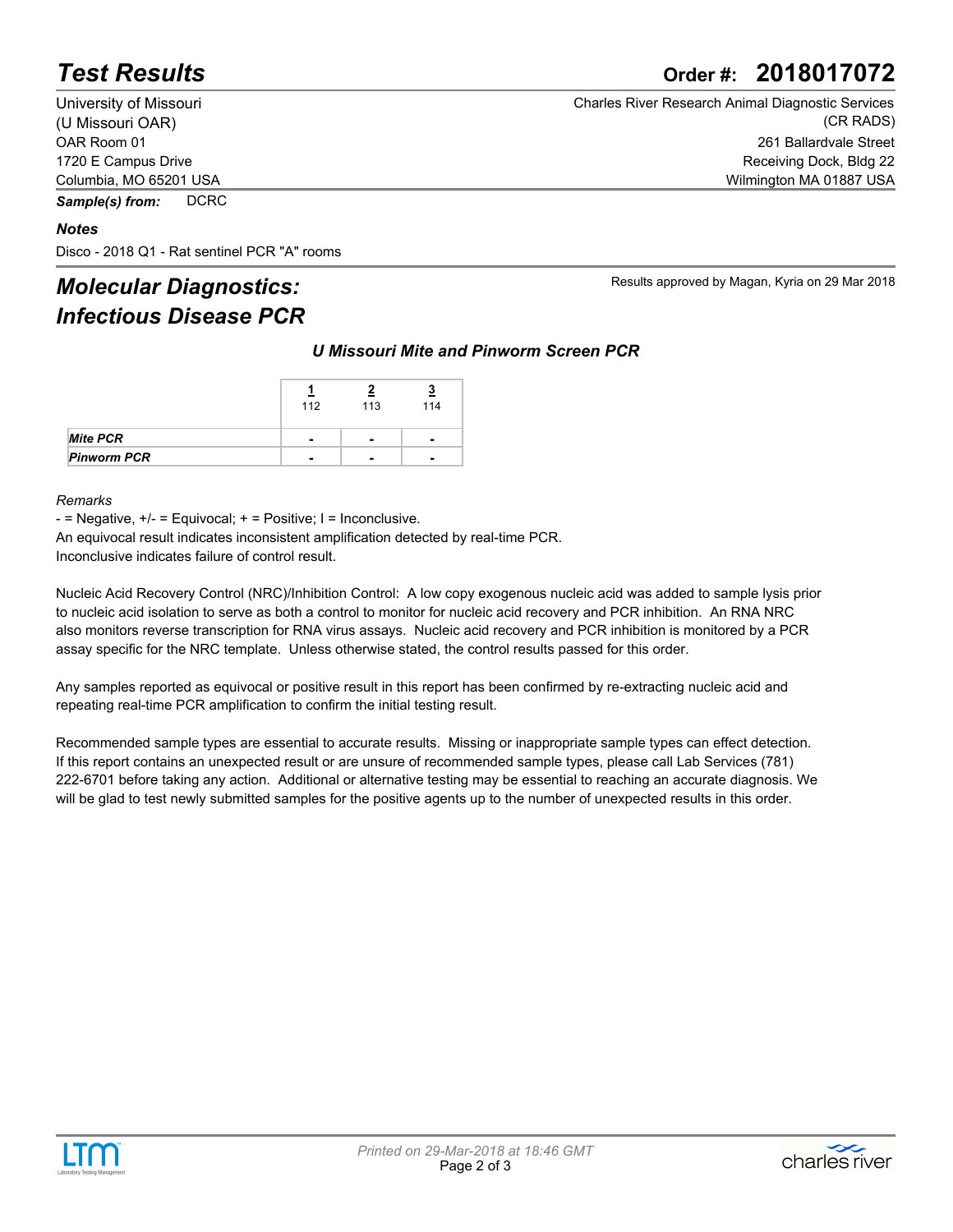## *Test Results* **Order #: 2018017072**

University of Missouri (U Missouri OAR) OAR Room 01 1720 E Campus Drive Columbia, MO 65201 USA Charles River Research Animal Diagnostic Services (CR RADS) 261 Ballardvale Street Receiving Dock, Bldg 22 Wilmington MA 01887 USA

*Sample(s) from:* DCRC

#### *Notes*

Disco - 2018 Q1 - Rat sentinel PCR "A" rooms

#### *Sample Information*

| Number | Code  | <b>Species</b> | Colony               | Investigator | Facility                  | Location | Strain                   | Placem<br>ent<br>Date |
|--------|-------|----------------|----------------------|--------------|---------------------------|----------|--------------------------|-----------------------|
|        | 1 112 | Rat            | <b>DCRC</b> Sentinel | Bryda        | Discovery<br>Ridge        | W112     | <b>HET</b><br><b>RNU</b> | 12/18/1               |
|        | 2 113 | Rat            | <b>DCRC</b> Sentinel | Bryda        | Discovery<br>Ridge        | W113     | <b>HET</b><br><b>RNU</b> | 12/18/1               |
|        | 3 114 | Rat            | <b>DCRC</b> Sentinel | Bryda        | <b>Discovery</b><br>Ridge | W114     | <b>HET</b><br><b>RNU</b> | 12/18/1               |



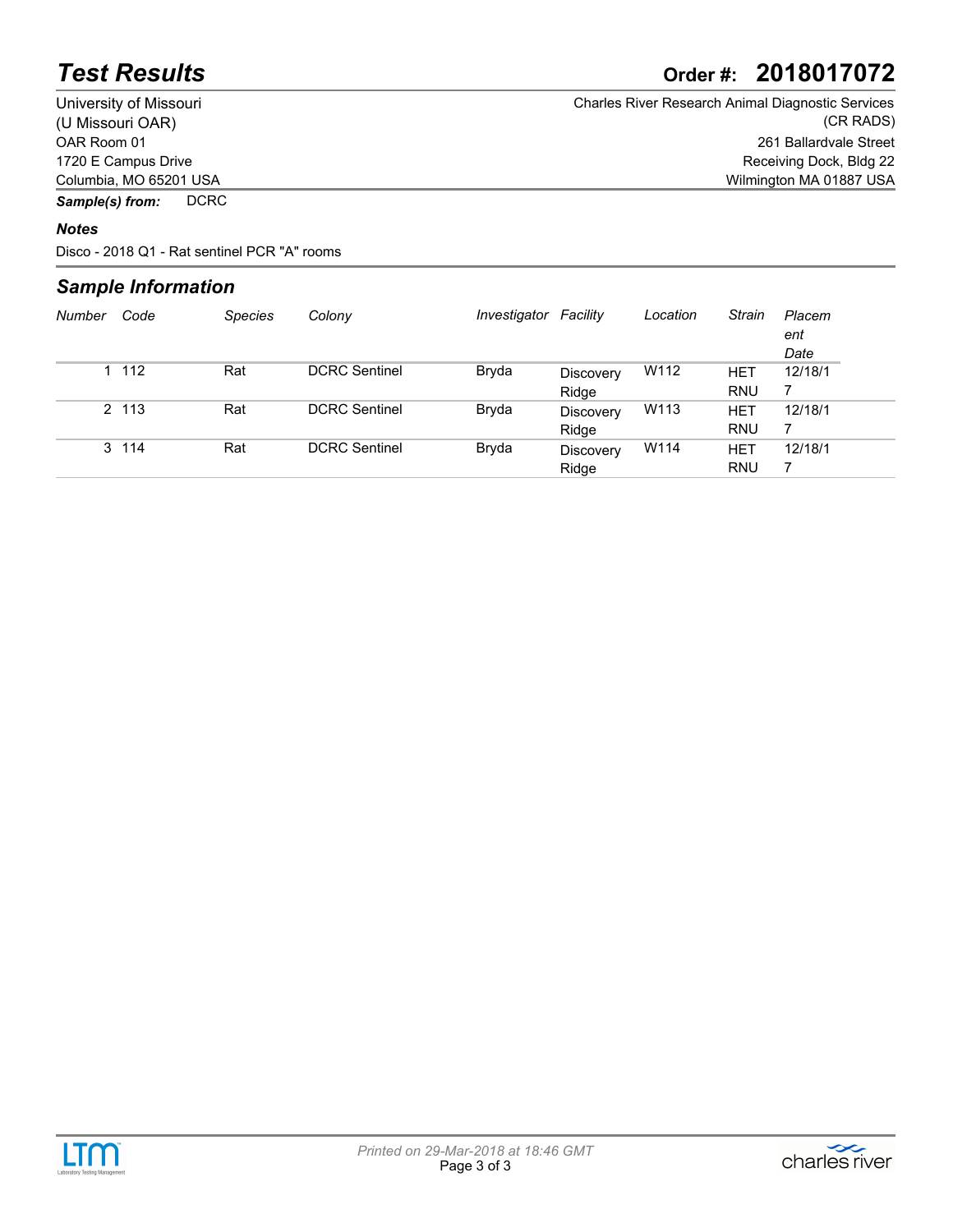

4011 Discovery Drive, Columbia, MO 65201

1-800-669-0825 1-573-499-5700

idexxbioresearch@idexx.com www.idexxbioresearch.com

#### IDEXX BioResearch Case # 9746-2018 Received: 3/21/2018

#### Submitted By

Resource Center Animals-RRRC University of Missouri-RRRC Columbia, MO 65201

Completed: 3/22/2018

Phone: 573-884-7970 Email: dewitta@missouri.edu; brydae@missouri.edu; watermanjd@missouri.edu; dixonl@missouri.edu; oneilla@missouri.edu; oconnore@missouri.edu; mcdowellm@missouri.edu; RhoadesJN@missouri.edu

Fax: [573] 884=7521 Email: FranklinC@missouri.edu

#### Referred By

Craig Franklin University of Missouri-Franklin Veterinary Pathobiology 4011 Discovery Drive Columbia, MO 65201

#### Specimen Description

Species: rat Description: 2 fur mite swabs Number of Specimens/Animals: 2 Building/Facility: Discovery Ridge

#### Area: W112

| <b>Client ID</b> | Investigator | Room # |  |  |
|------------------|--------------|--------|--|--|
| Racks 1-4A       | Bryda        | W112   |  |  |
| Racks 4B-7       | Bryda        | W112   |  |  |

**Services/Tests Performed:** Pinworm, Fur mite, Demodex PCR Panel

**PCR evaluation for:** Aspiculuris tetraptera, Demodex musculi, Myocoptes, Pinworms, Radfordia/Myobia,

Syphacia muris, Syphacia obvelata

**General Comments:** AOQuarterly fur mite testing.

**Summary:** All test results were negative.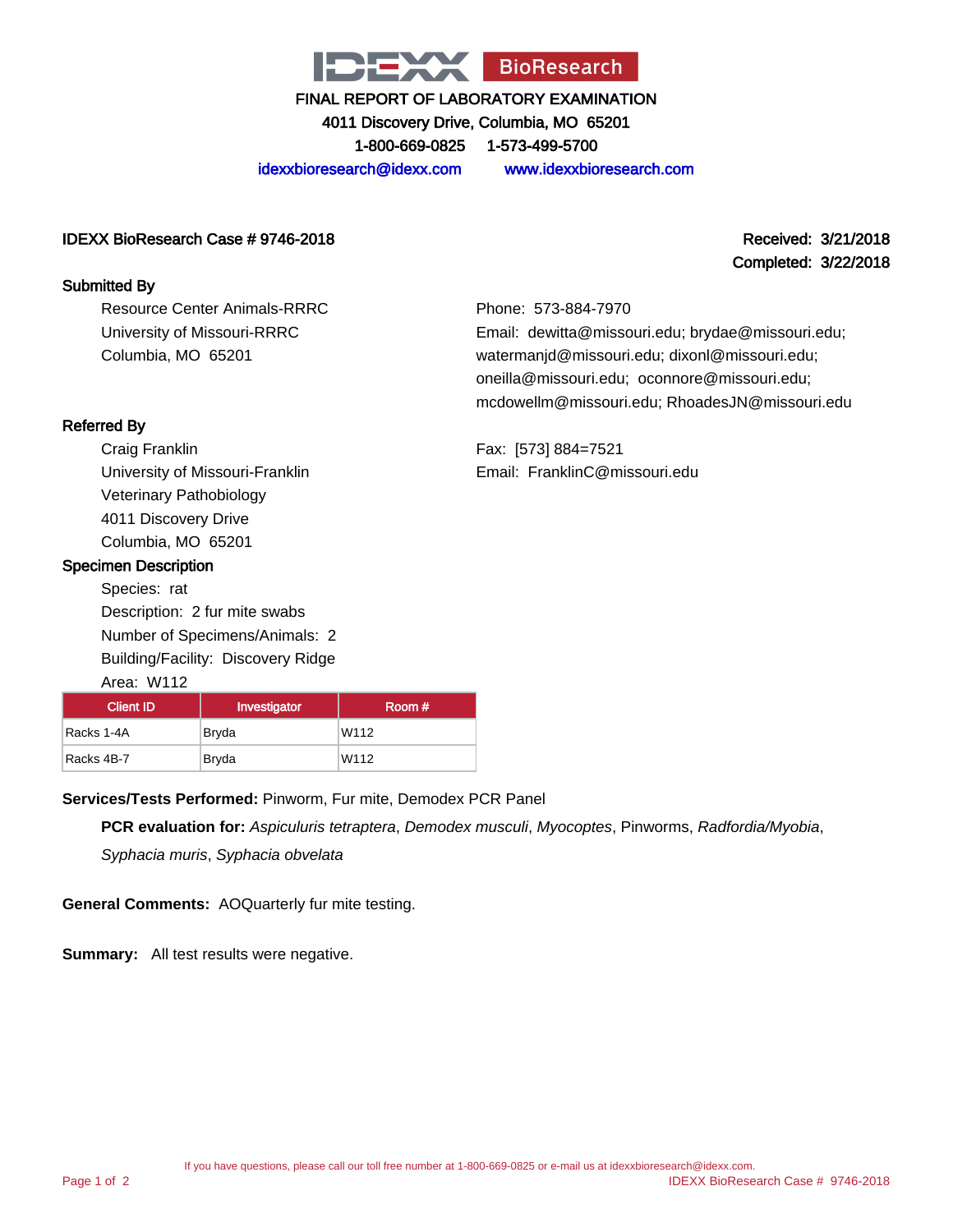#### PCR EVALUATION

| pelt swab              | Racks 1-4A | Racks 4B-7 |
|------------------------|------------|------------|
| Pinworms               |            |            |
| Aspiculuris tetraptera |            |            |
| Syphacia muris         |            |            |
| Syphacia obvelata      | -          |            |
| <b>Myocoptes</b>       |            |            |
| Radfordia/Myobia       |            |            |
| Demodex musculi        |            |            |

Legend: + = positive - = negative id:id = pooled sample range id+id+id = non-range pooled sample NT or blank = no test performed wps = weak positive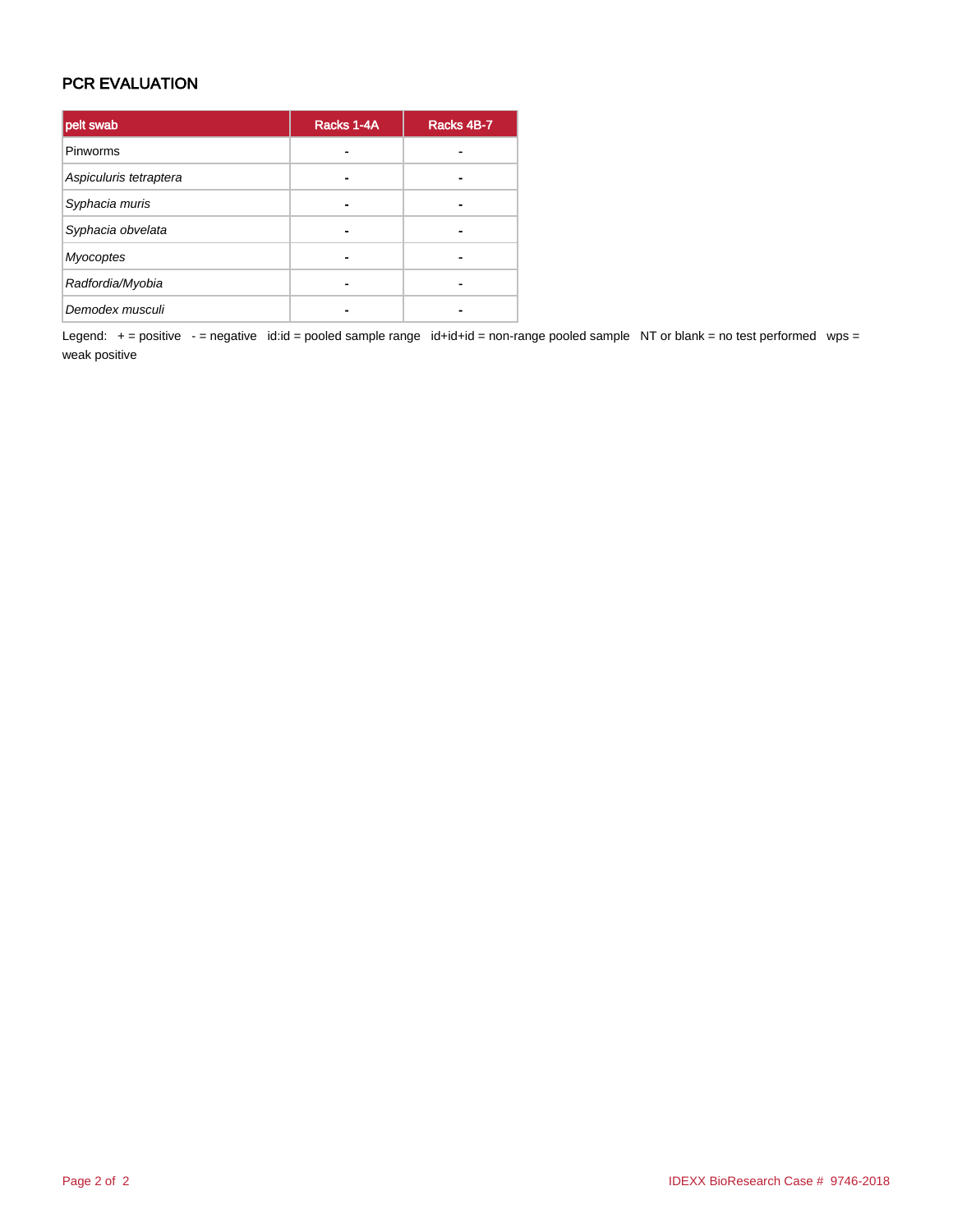

4011 Discovery Drive, Columbia, MO 65201

1-800-669-0825 1-573-499-5700

idexxbioresearch@idexx.com www.idexxbioresearch.com

#### IDEXX BioResearch Case # 9748-2018 Received: 3/21/2018

#### Submitted By

Resource Center Animals-RRRC University of Missouri-RRRC Columbia, MO 65201

# Completed: 3/22/2018

Phone: 573-884-7970 Email: dewitta@missouri.edu; brydae@missouri.edu; watermanjd@missouri.edu; dixonl@missouri.edu; oneilla@missouri.edu; oconnore@missouri.edu; mcdowellm@missouri.edu; RhoadesJN@missouri.edu

Fax: [573] 884=7521 Email: FranklinC@missouri.edu

#### Referred By

Craig Franklin University of Missouri-Franklin Veterinary Pathobiology 4011 Discovery Drive Columbia, MO 65201

#### Specimen Description

Species: rat Description: 1 rat fur mite swab Number of Specimens/Animals: 1 Building/Facility: Discovery Ridge

#### Area: W113

| <b>Client ID</b>   | Investigator | Room # |
|--------------------|--------------|--------|
| W113 fur mite swab | Bryda        | W113   |
| rack 2             |              |        |

#### **Services/Tests Performed:** Fur Mite

**PCR evaluation for:** Myocoptes, Radfordia/Myobia

**General Comments:** AOQuarterly fur mite testing.

**Summary:** All test results were negative.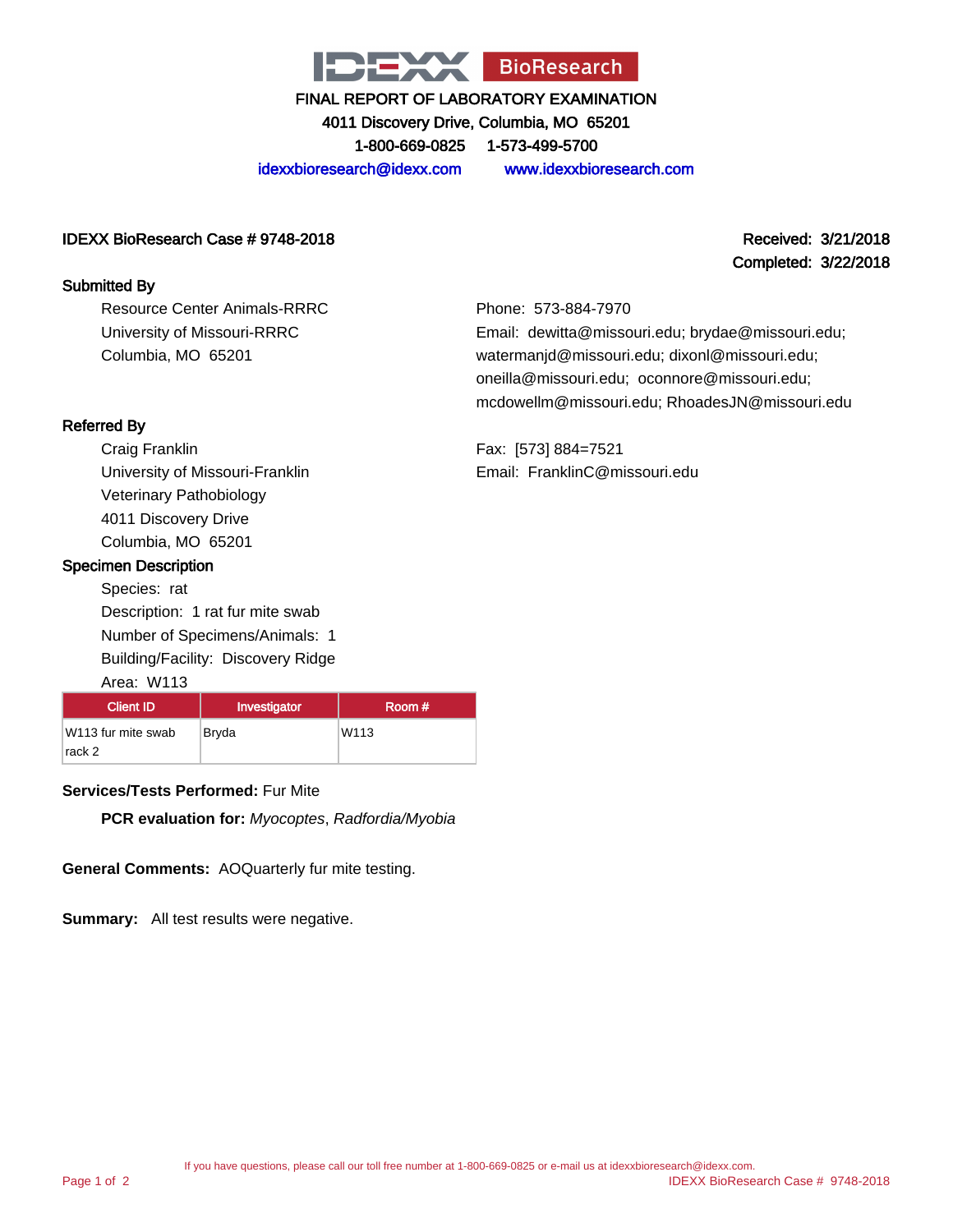#### PCR EVALUATION

| pelt swab        | W113 fur mite swab rack 2 |
|------------------|---------------------------|
| Myocoptes        |                           |
| Radfordia/Myobia | $\blacksquare$            |

Legend: + = positive - = negative id:id = pooled sample range id+id+id = non-range pooled sample NT or blank = no test performed wps = weak positive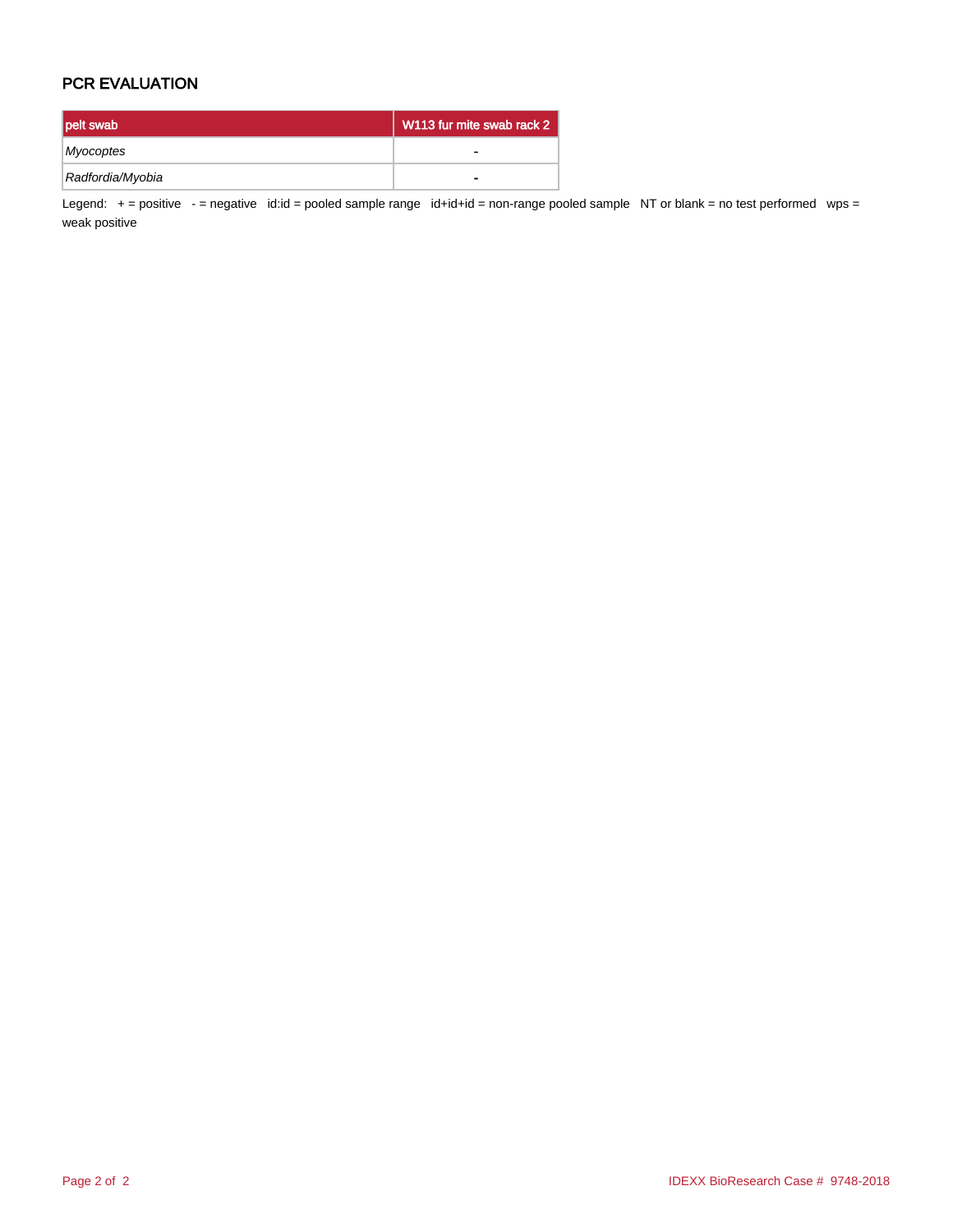

4011 Discovery Drive, Columbia, MO 65201

1-800-669-0825 1-573-499-5700

idexxbioresearch@idexx.com www.idexxbioresearch.com

#### IDEXX BioResearch Case # 9747-2018 Received: 3/21/2018

#### Submitted By

Resource Center Animals-RRRC University of Missouri-RRRC Columbia, MO 65201

Completed: 3/22/2018

Phone: 573-884-7970 Email: dewitta@missouri.edu; brydae@missouri.edu; watermanjd@missouri.edu; dixonl@missouri.edu; oneilla@missouri.edu; oconnore@missouri.edu; mcdowellm@missouri.edu; RhoadesJN@missouri.edu

Fax: [573] 884=7521 Email: FranklinC@missouri.edu

#### Referred By

Craig Franklin University of Missouri-Franklin Veterinary Pathobiology 4011 Discovery Drive Columbia, MO 65201

#### Specimen Description

Species: rat Description: 1 fur mite swab Number of Specimens/Animals: 1 Building/Facility: Discovery Ridge

#### Area: W114 Client ID | Investigator | Room # W114 fur mite swab Bryda W114

#### **Services/Tests Performed:** Fur Mite

**PCR evaluation for:** Myocoptes, Radfordia/Myobia

**General Comments:** AO Quarterly fur mite testing.

**Summary:** All test results were negative.